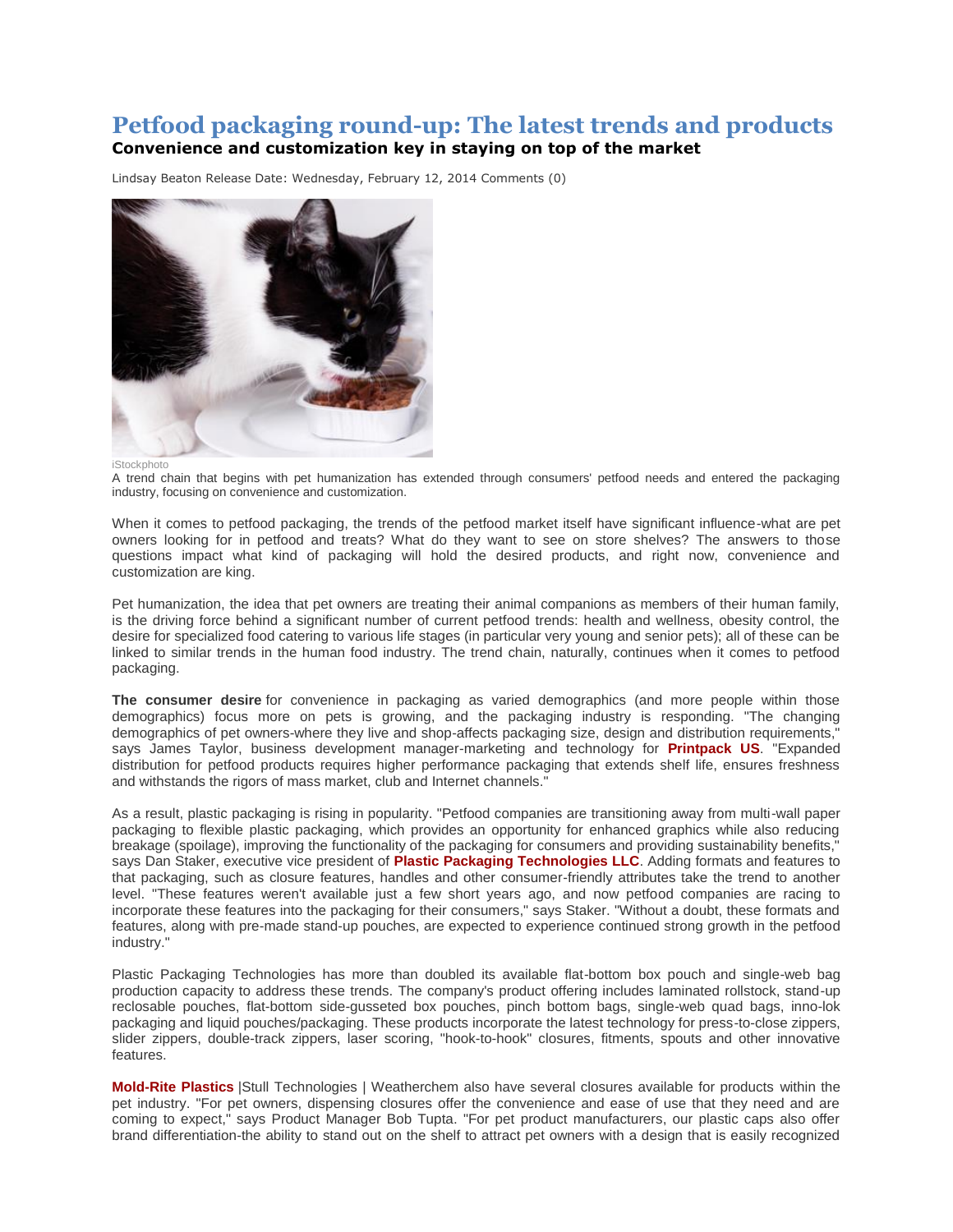as convenient and easy to use." Their flapper caps line includes the LiquiFlapper for liquid products, NutraGen II for supplements, the FlapMate for fish and reptile food, and the MegaFlap for petfood, treats and snacks. They also offer CT closures and easy-open disc tops and twist open dispensing closures (for pet care and shampoo).

**Convenience for the** customer isn't the only consideration driving the trend-petfood manufacturers want their growing portfolio of products to stand out on shelves, and they're looking for convenience of visual marketing and labeling to accomplish that. "Natural and fresh foods are gaining popularity in rigid cups, which offer visibility to product as well as consumer-friendly opening, reclose and storage options," says Taylor. Printpack offers shelf-stable rigid cups, as well as rollstock for form fill seal, retort cups and pouches, premade stand-up and flat-bottom gusseted and fold-over quad seal bags, and woven poly sacks.

"Packaging for petfood has to have an eye-catching appearance in order to promote the brand at the point of sale," says Kristel Davis, marketing manager, Mondi Jackson. "This, along with innovative convenience features, gives our customers high recognition value." **[Mondi Americas](http://www.mondigroup.com/)** offers the combination of consumer and manufacturer convenience in its FlexZiBox package for dry food applications, which includes multiple types of features including top and front sliders, handles, flat bottom, folded bottom, clear or printed gussets. Bags can be hermetically sealed when filled, and the flat bottom design provides better stability for lightweight products.

The importance of ingredient claims, and manufacturers' desires to make those claims stand out, cannot be understated. "Buzzwords such as 'human grade' meats, grain-free, gluten-free and hormone-free are becoming more common," says Tupta. "Along with clean and clear messaging on labels, manufacturers are also paying attention to packaging color, design and convenience in order to stand out on the shelves."



## Printpack US

Plastic packaging, as well as customized packaging to better highlight products, are two key aspects of current petfood packaging trends.

**The growing variety** of petfood options has spawned another must-have trend in packaging-customization. "Product differentiation and shelf appeal have never been more important," says Staker. "Increasingly, the package is really used to sell the product. As such, the petfood industry continues to seek new product configurations and innovative printing technologies to ensure their products stand out on the shelf."

**[Flair Flexible Packaging Corporation](http://www.flairpackaging.com/)** offers Titanium plastic packaging, an alternative to poly-woven multi-paper wall bags that allows for significant shelf appeal options. Titanium can hold up to 50 pounds with resistance to punctures and tears, and has a non-slip coating to minimize slip in transit and storage. Reclosable zippers provide needed convenience, while transparent film Titanium Clear allows for the incorporation of product view windows. Tencolor rotogravure photo-quality graphics on both the front and back of the bags complete packaging that will highlight a product on store shelves.

Mondi Americas' line of retort stand-up pouches for wet pet products also offers the option of high-definition flexographic or rotogravure printing to ensure high-quality, eye-catching brand presentation. The pouches, which are designed to provide protection of the food through high-barrier laminates, can be pre-made in a variety of shapes, making them ideal for snacks and treats. Single-serve formats provide convenience with their user-friendly, easy-tear designs.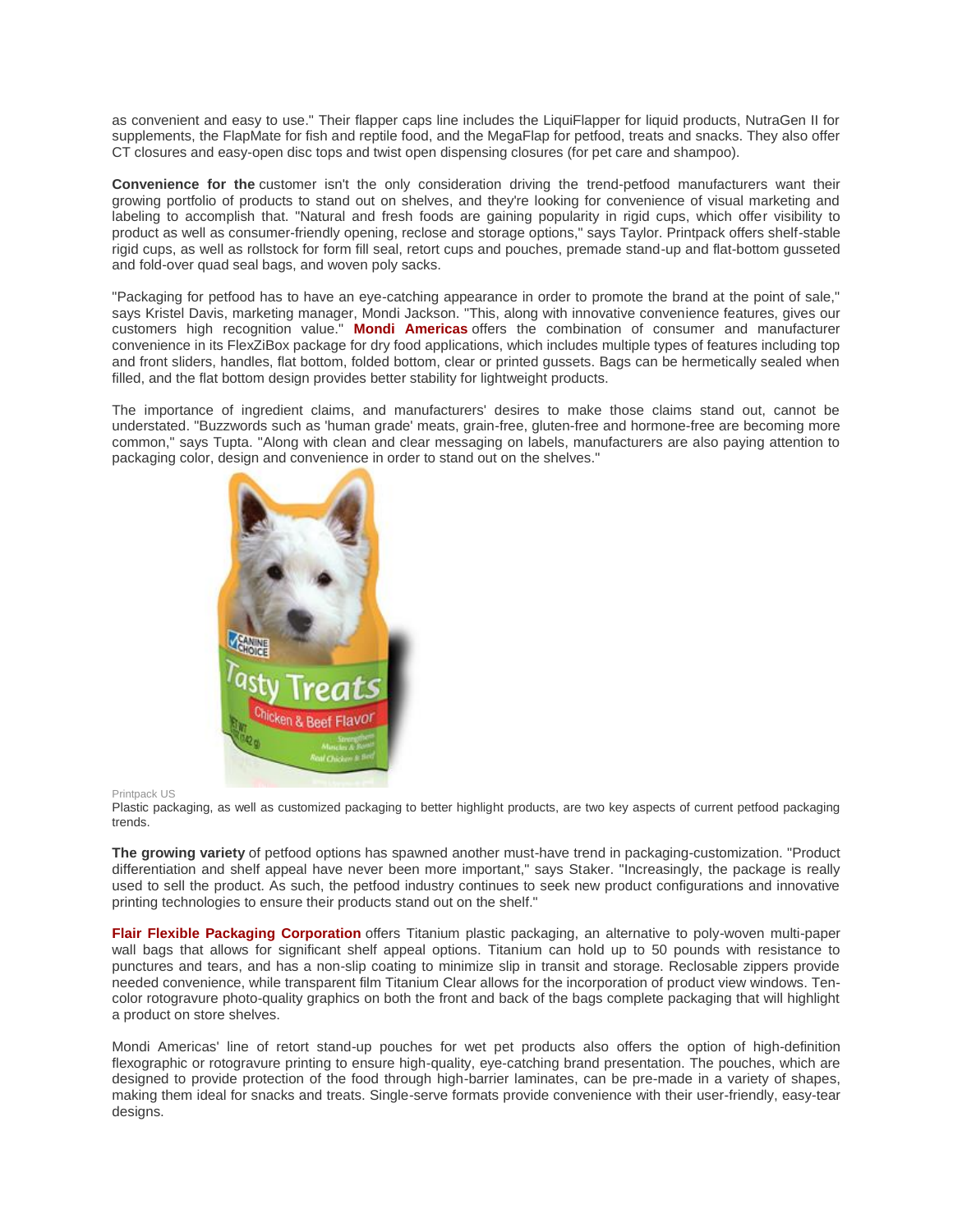"The premiumization of petfoods requires more premium packaging achieved through enhanced graphics and texture on the package," says Taylor. "Broader selection at retail calls for a more distinctive package design to differentiate."

**Will the desires** for convenience and customization remain strong in 2014? Yes, according to the packaging experts. "I would expect these trends to continue in 2014, with additional emphasis on packaging convenience and ways to differentiate products on store shelves," says Tupta.

New products will be introduced that continue to follow the overarching humanization trend, and the packaging industry will follow, according to Mondi Americas. "We believe that the push for food variety and meal occasions that replicate human habits will continue to promote new types of petfood," says Davis. "Because of the high cost of shelf space at retail, we believe most of these new products will be introduced in shelf-stable formats."

What's more, pet care companies and co-packers have already been investing in the equipment and infrastructure to support the transition to the new packaging formats, according to Staker. "The trend away from multi-wall paper bags and rigid containers to flexible plastic packaging will really accelerate in 2014 and beyond," he says. "The petfood market will see more packages that utilize the Velcro closure system as well as other new features aimed at enhancing the consumer experience (handles, fitments, spouts, etc.). In the smaller sizes of petfood, the industry will also begin seeing custom shapes, sizes and features aimed at drawing the consumer to the packaging.

"We've seen many product successes and failures throughout the years, and in many cases, it's the packaging that is really driving the perceived consumer value," says Staker. "We strongly encourage petfood companies to embrace new technology and innovation, not just for their products, but maybe more importantly, for their packaging."

**More products:** Stay up to date on the petfood industry's latest packaging products through our comprehensive products database at www.petfoodindustry.com/products.aspx.



Printpack US

In 2013, Printpack added quad-seal, large-format premade bags as an extension of their cups, stand-up pouch, rollstock and pinch bags to their line of products. In 2014, the company plans to add woven poly bags to its inventory.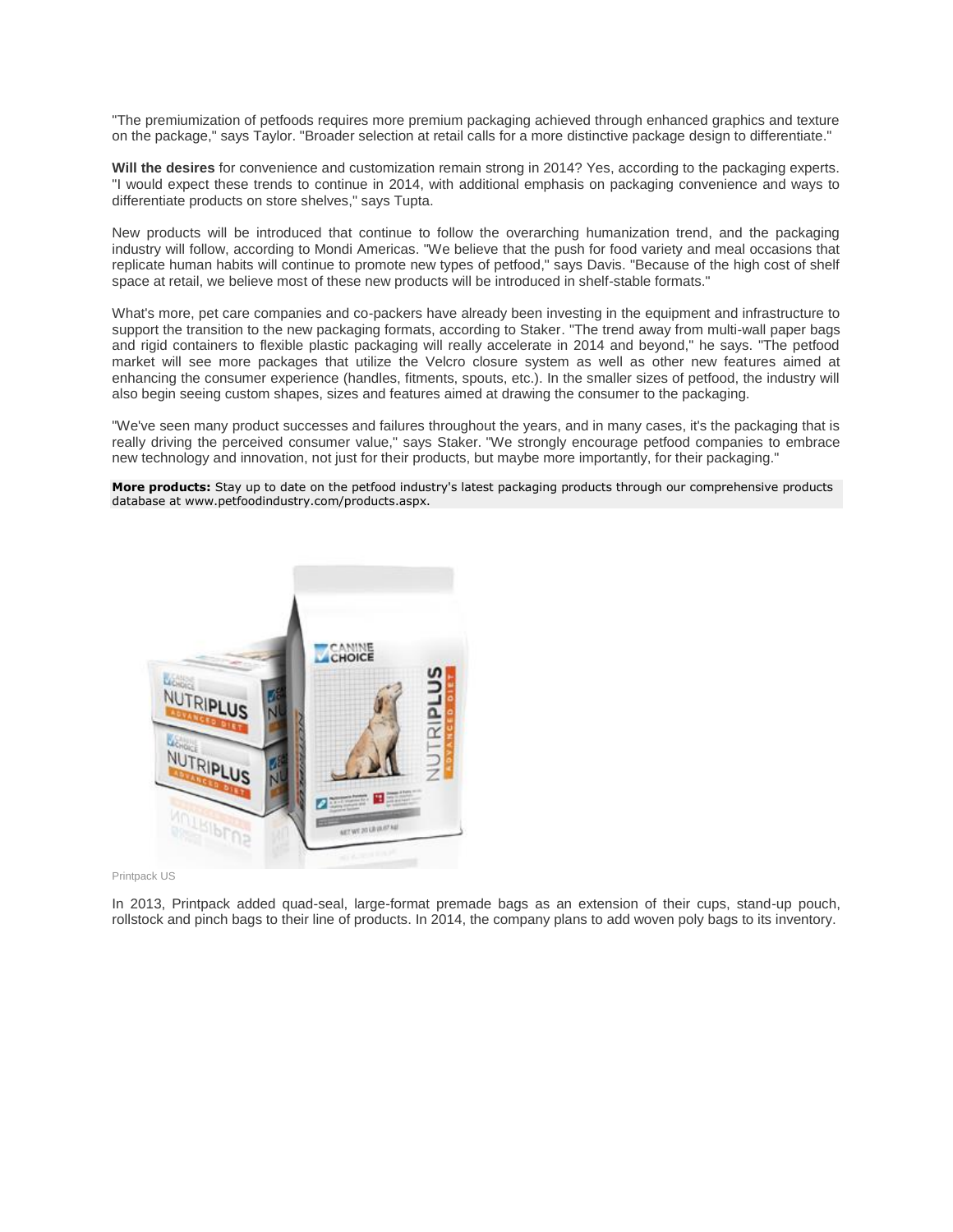

Plastic Packaging Technologies LLC

Plastic Packaging Technologies will more than double its available flat-bottom "box pouch" and single-web quad bag capacity in 2014 to support the continuing trends towards these formats. Additionally, the company will be expanding its production of stand-up reclosable pre-made pouches to include various new fitments and closures, as well as shapes, to respond to evolving consumer demand.



Mold-Rite Plastics | Stull Technologies | Weatherchem

Mold-Rite Plastics | Stull Technologies | Weatherchem's new MegaFlap closure is ideal for pet snacks and treats, according to the company. Key features include a modern look with a large embossing area, flap-style dispensing, one-hand operation for ease of opening and closing, a positive snap upon reclosing, and a scoop retention area under the lid.